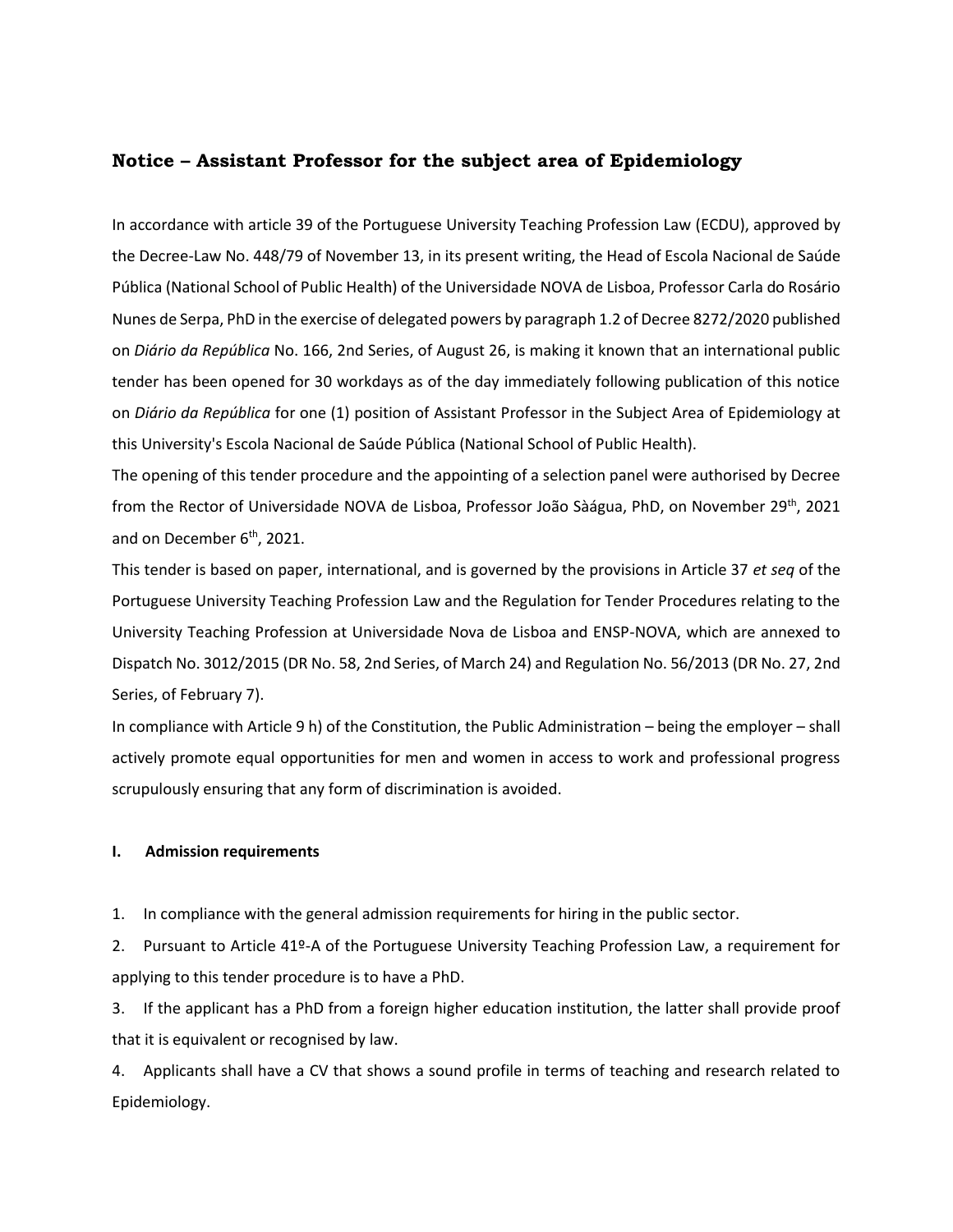### **II. Submission of applications**

- 1. The documents that are a part of the application must be submitted up to the thirtieth workday following the day this Notice is published on *Diário da República*.
- 2. Applications must be submitted in digital format, in person (USB flash drive) on a workday from 9am to 6.30pm at Human Resources and Logistics of Escola Nacional de Saúde Pública of Universidade NOVA de Lisboa located at Avenida Padre Cruz 1600–560 Lisbon, or e-mailed [\(RhumanosLogistica@ensp.unl.pt\)](mailto:RhumanosLogistica@ensp.unl.pt), or sent by post to the address above (USB flash drive) with the date it is sent stamped on the envelope before the deadline, in either case indicating the reference in the Notice;

### **III. Application Supports**

1. Applications – written in Portuguese and/or in English – must be supported by the following documents:

a) Application form available on<https://www.ensp.unl.pt/escola/concursos/docentes/> where the applicant must consent to e-mail communications and notifications within the scope of this tender procedure and indicate their address;

b) A scanned copy of their PhD certificate in the subject that relates to the tender;

c) A detailed scientific and academic CV indicating all work carried out and published and performed activities in relation to all the jobs that the university teaching staff is required to do as mentioned in Article 4 of the Portuguese University Teaching Profession Law, organised in accordance with the criteria listed in section IV of this Notice;

d) A copy of each one of the published works mentioned in the CV, preferably in digital format, namely those that mostly represent their contribution to the development and evolution of the subject area for which the tender was opened;

e) An affidavit stating that if the selection panel decides to request the documents in the previous paragraphs or any other scientific documents mentioned in the applicant's CV, on paper, they will be handed over within ten workdays.

2. Documents proving that the applicant possesses the general requirements for hiring in the public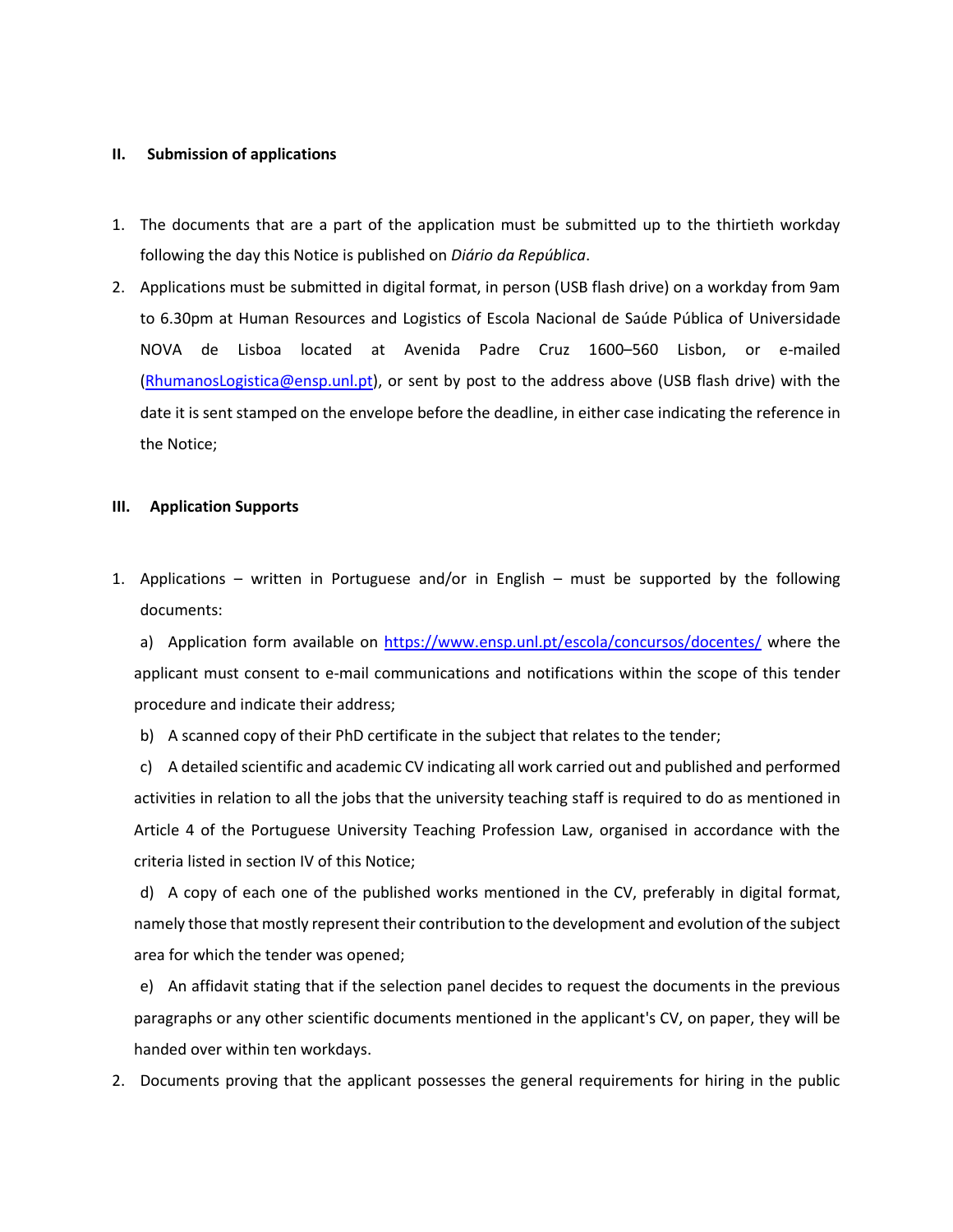sector may be replaced with a statement provided in the form mentioned in paragraph 1.

3. The absence of proof that is not officially remedied shall result in the application being openly rejected. Applications that do not comply with the requirements or which are submitted after the deadline shall also be openly rejected.

## **IV — The criteria, indicators, and considerations for assessing the applicants are as follows:**

# **1. In the matter of scientific performance, development, and innovation** the following indicators shall be considered **(50%):**

- a) Specific curriculum in Public Health/Epidemiology (0 to 10 points);
- b) Scientific production, particularly an activity leading to published articles in indexed scientific magazines, valuing contributions to internationally recognised publications and publications where the applicant is recognised as the main author as well as their impact and recognition from the scientific community (0 to 20 points);
- c) Other forms of national and international scientific publications, books or book chapters, magazine articles, and registered patents (0 to 10 points);
- d) Signs of national and/or international recognition of scientific leadership namely manifested by means of invitations to national and/or international scientific conferences, editorial boards in scientific magazines or to take part as a judge (scientific arbitration) or for the selection panel of academic tests carried out away from the institution of origin (0 to 10 points);
- e) Having taken part in research projects valuing the applicant's participation as the main researcher (0 to 20 points);
- f) The ability to collect resources outside of the institutions of which they were a part in order to finance scientific research (0 to 10 points);
- g) Communications presented in scientific symposiums, meetings, and congresses and having taken part in organisational and scientific conference committees (0 to 5 points);
- h) Participation in scientific journal committees and scientific award juries or research project evaluation panels (0 to 5 points);
- i) Having taken part in committees, organisations, or networks of a scientific nature (0 to 5 points);
- j) Publications in indexed journals and/or presentations at scientific meetings derived from the nonteaching components of doctoral, master's and specialization courses (0 to 5 points).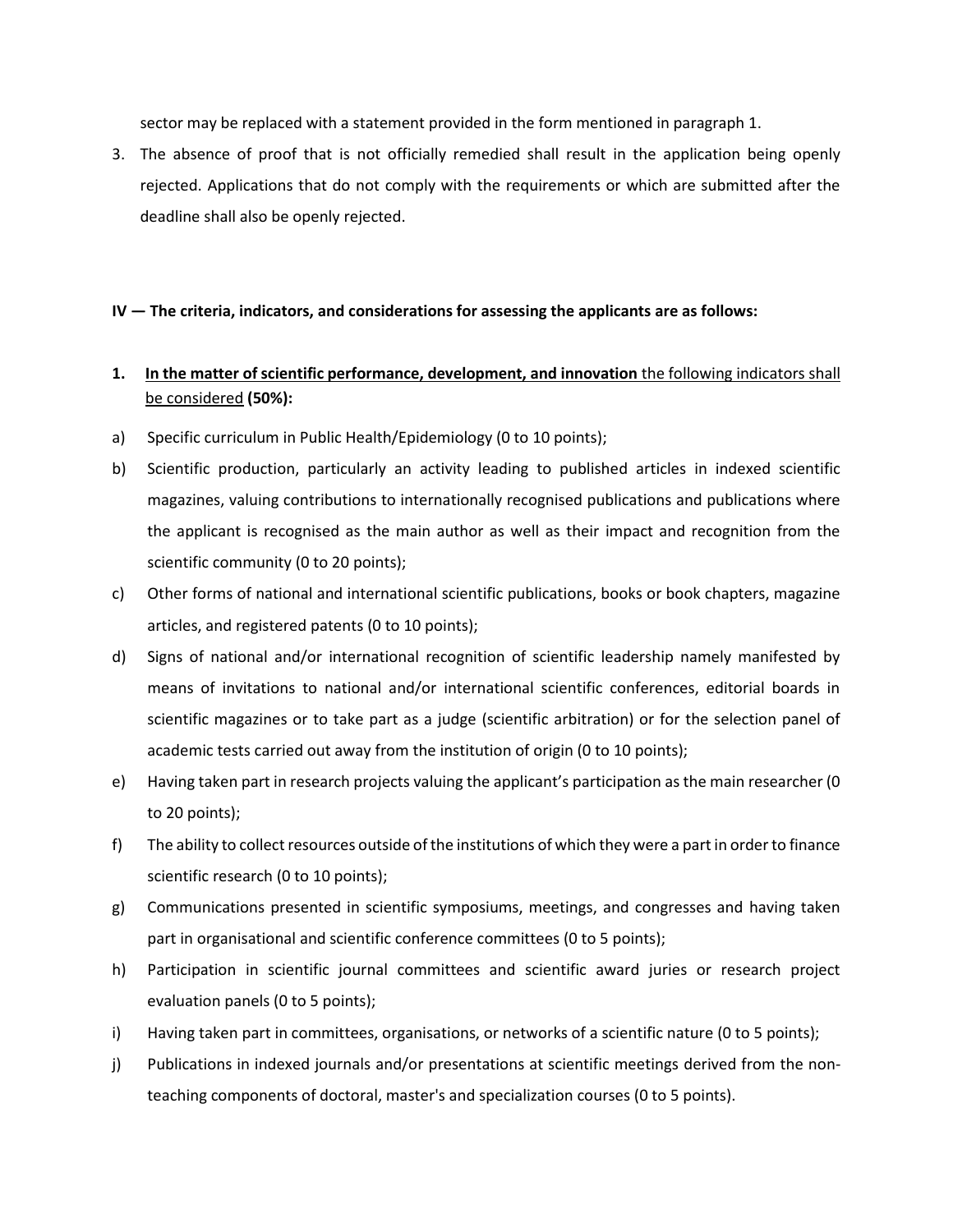# **2. When assessing the matter of pedagogic skills** the following indicators shall be considered **(35%):**

- a) Diversity of the teaching activities carried out taking into consideration the subjects and University Degrees, Master's Degrees, and Doctoral Degrees, particularly in terms of coordinating and taking part in them (0 to 20 points);
- b) The creation, development, and revitalisation of syllabuses, course units, degrees, and study plans or curriculum (0 to 20 points);
- c) The availability of classes or any other teaching material on paper or computer support (web; elearning) and/or published on books and/or indexed scientific publications (0 to 5 points);
- d) Guidelines for doctoral theses (0 to 10 points);
- e) Guidelines for the non-teaching components of Master's Degrees and Foundation Degrees (0 to 10 points);
- f) Participation in academic examination panels, competitions for teaching and research careers and scientific awards (0 to 10 points);
- g) The pedagogical development project that the candidate is planning to adopt in the future (0 to 20 points);
- h) The quality of the teaching activities carried out, including the assessment of their teaching made by the students in regard to the course units taught (0 to 5 points).

# **3. When assessing other relevant activities (academic management and at university level)** the following indicators shall be considered **(15%):**

- a) Having taken part in academic and scientific management bodies and activities at the institutions of which they were a part (0 to 15 points);
- b) Having taken part in the management and coordination of courses and working groups at the same institutions and also having taken part in a selection panel not included in paragraphs d) or e) of the previous number (0 to 10 points);
- c) Having taken part in academic activities that favour cooperation between the academic institutions of which they were a part and other national or international academic, professional, or social entities (0 to 15 points);
- d) Community service, particularly that which has great impact on the population (0 to 15 points);
- e) Having taken part in scientific societies and associations in the fields that comprise ENSP-NOVA's mission, particularly in their development and management bodies (0 to 5 points);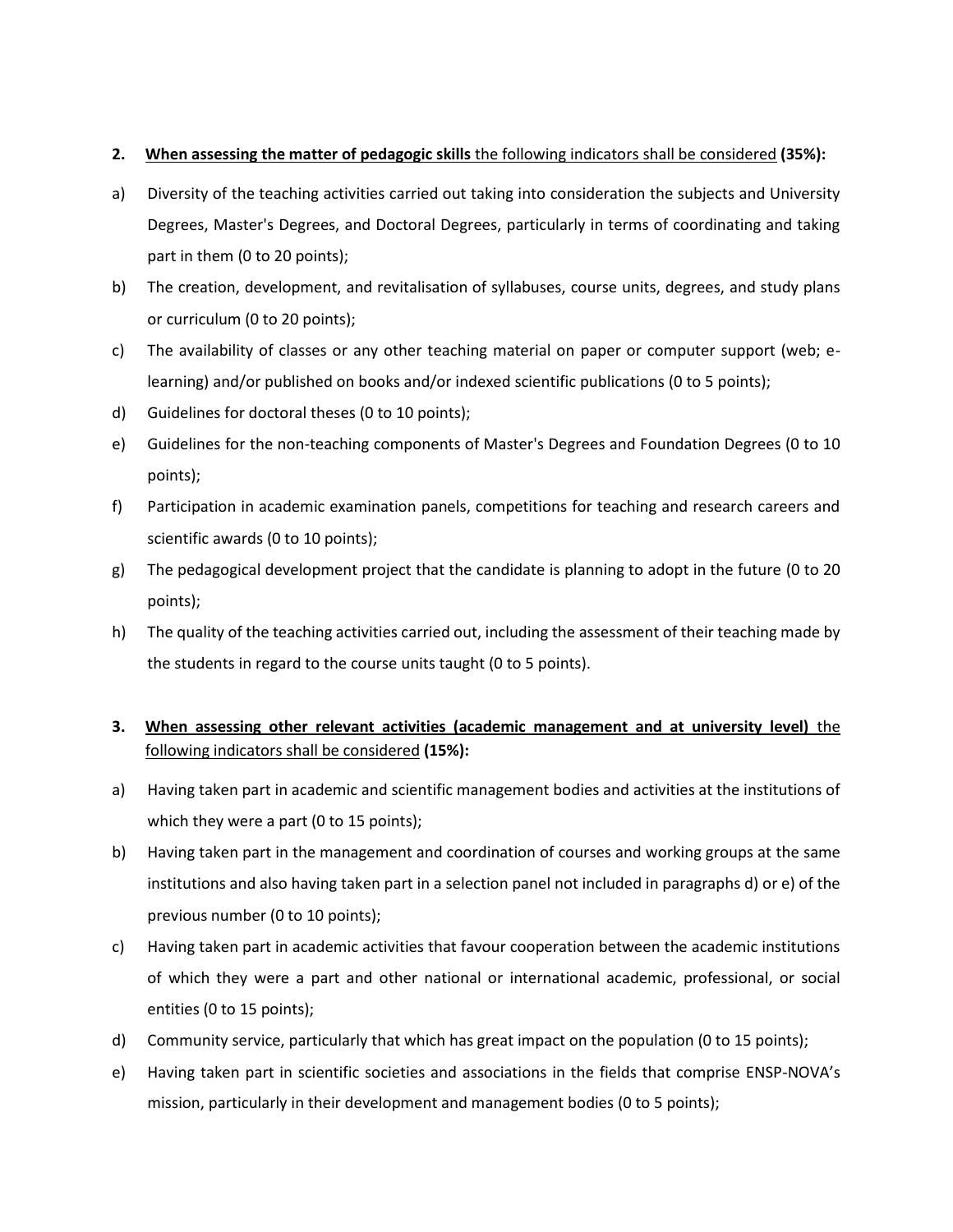- f) Academic courses and professional training acquired by the teaching staff (0 to 10 points);
- g) Consultancy and having taken part in public or social mission groups, projects, and/or community services in the fields that comprise ENSP-NOVA's mission (0 to 10 points);
- h) Having taken part in media programmes with the intent of informing citizens and scientific disclosure as well as other relevant activities of a professional scientific or cultural nature within the scope of university (0 to 5 points);
- i) Academic awards and honours (0 to 5 points);
- j) Internationalisation of their activities (0 to 10 points);

## **V. The selection panel**

**Chairperson:** Professor Rui Manuel Candeias Santana, Deputy Director of the Escola Nacional de Saúde Pública (National School of Public Health) of the Universidade NOVA de Lisboa, as Deputy Director appointed to replace the Director, according to paragraph 3 of article 11 of the ENSP Statutes, and by the delegation of powers of December 6, 2021, conferred by the Rector, Professor João Sàágua, PhD.

#### **Members:**

- José Henrique Dias Pinto de Barros, Full Professor at Faculty of Medicine, Universidade do Porto
- António Cândido Vaz Carneiro, Full Professor (Jubilated) at Faculty of Medicine, Universidade de Lisboa
- Victor José Lopes Rodrigues, Associate Professor at Faculty of Medicine, Universidade de Coimbra
- Helena Cristina de Matos Canhão, Full Professor at NOVA Medical School, Universidade NOVA de Lisboa
- Pedro Manuel Vargues de Aguiar, Associate Professor at National School of Public Health, Universidade NOVA de Lisboa

## **VI. Assessment of applications:**

- 1. Once the deadline for applications is over, the selection panel will meet in order to assess and sort the applicants.
- 2. Based on the assessment of each CV, their suitability to the scientific field for which the tender is